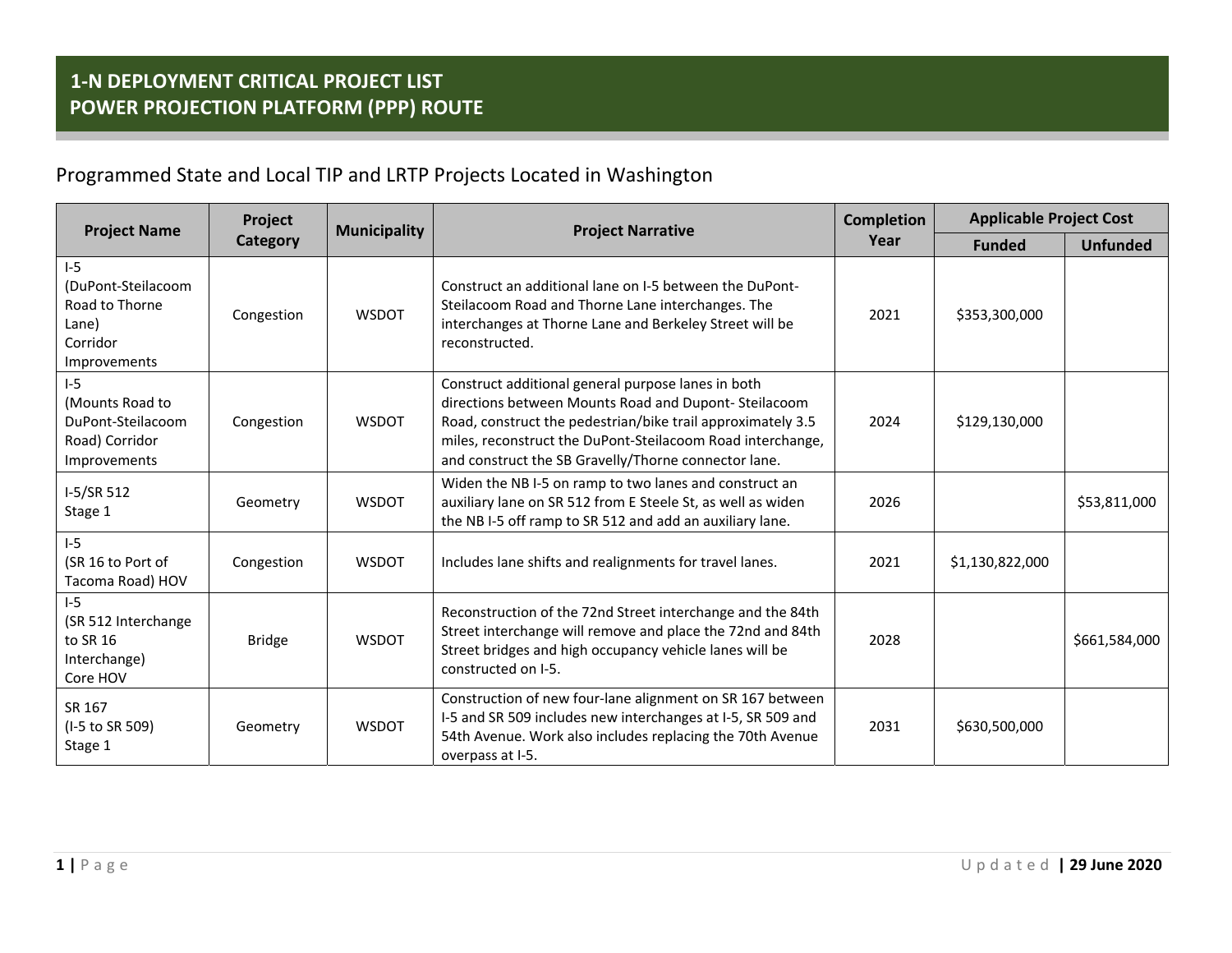## Programmed State and Local TIP and LRTP Projects Located in Washington *(Continued)*

| <b>Project Name</b>                                                       | Project<br><b>Category</b> | <b>Municipality</b>  | <b>Project Narrative</b>                                                                                                                                                                                                                                                                                                                                                                                                                                                                                                                                                                                                 | <b>Completion</b><br>Year | <b>Applicable Project Cost</b> |                 |
|---------------------------------------------------------------------------|----------------------------|----------------------|--------------------------------------------------------------------------------------------------------------------------------------------------------------------------------------------------------------------------------------------------------------------------------------------------------------------------------------------------------------------------------------------------------------------------------------------------------------------------------------------------------------------------------------------------------------------------------------------------------------------------|---------------------------|--------------------------------|-----------------|
|                                                                           |                            |                      |                                                                                                                                                                                                                                                                                                                                                                                                                                                                                                                                                                                                                          |                           | <b>Funded</b>                  | <b>Unfunded</b> |
| 112th Street E/S                                                          | Congestion                 | <b>Pierce County</b> | Widen and reconstruct existing roadway to five lanes,<br>improve intersections and provide non- motorized features.<br>Improvements to alleviate congestions on I-5.                                                                                                                                                                                                                                                                                                                                                                                                                                                     | 2040                      |                                | \$15,484,000    |
| Canyon Road<br>Corridor<br>Improvements                                   | Congestion                 | <b>Pierce County</b> | Multiple segments of improvements to, or extensions of, the<br>Canyon Road Freight Corridor connecting Frederickson and<br>Fife. Improvements to alleviate congestions on I-5.                                                                                                                                                                                                                                                                                                                                                                                                                                           | 2030                      |                                | \$327,312,000   |
| <b>Portland Avenue</b><br>Arterial<br>Improvements for<br>Freight/Transit | Safety                     | Tacoma               | The Portland Ave project is approximately 2.4 miles in length.<br>The project scope includes a travel lane addition at the I-5<br>overpass, new sidewalks/or a shared use path behind the<br>existing overpass support columns, a potential BAT/HOV lane<br>to I-5, new concrete arterial, new ADA sidewalks and curb<br>ramps, LED lighting, new traffic signal at SR-509 off ramp, ITS<br>(underground fiber, new interconnected signals/APS with<br>pre-emption, video detection, and closed-circuit traffic<br>cameras feeding into WSDOT, City and Port networks).<br>Improvements to alleviate congestions on I-5. | 2026                      |                                | \$19,170,000    |
| Puyallup River<br><b>Bridge Corridor</b><br>Replacement                   | Geometry                   | Tacoma               | Widen from 1 to 2 lanes WB.                                                                                                                                                                                                                                                                                                                                                                                                                                                                                                                                                                                              | 2026                      |                                | \$85,140,000    |
| DuPont-Steilacoom<br>Road                                                 | Pavement                   | <b>DuPont</b>        | Widen DuPont-Steilacoom Road by adding a new lane in<br>each direction from Wharf Road to Barksdale Avenue.<br>Rehabilitate the existing roadway; upgrade the signal at<br>Center Drive and DuPont-Steilacoom Road. The project will<br>build a new sidewalk, curb, and gutter where one does not<br>exist. Improvements to alleviate congestions on I-5.                                                                                                                                                                                                                                                                | 2021                      | \$3,985,200                    |                 |